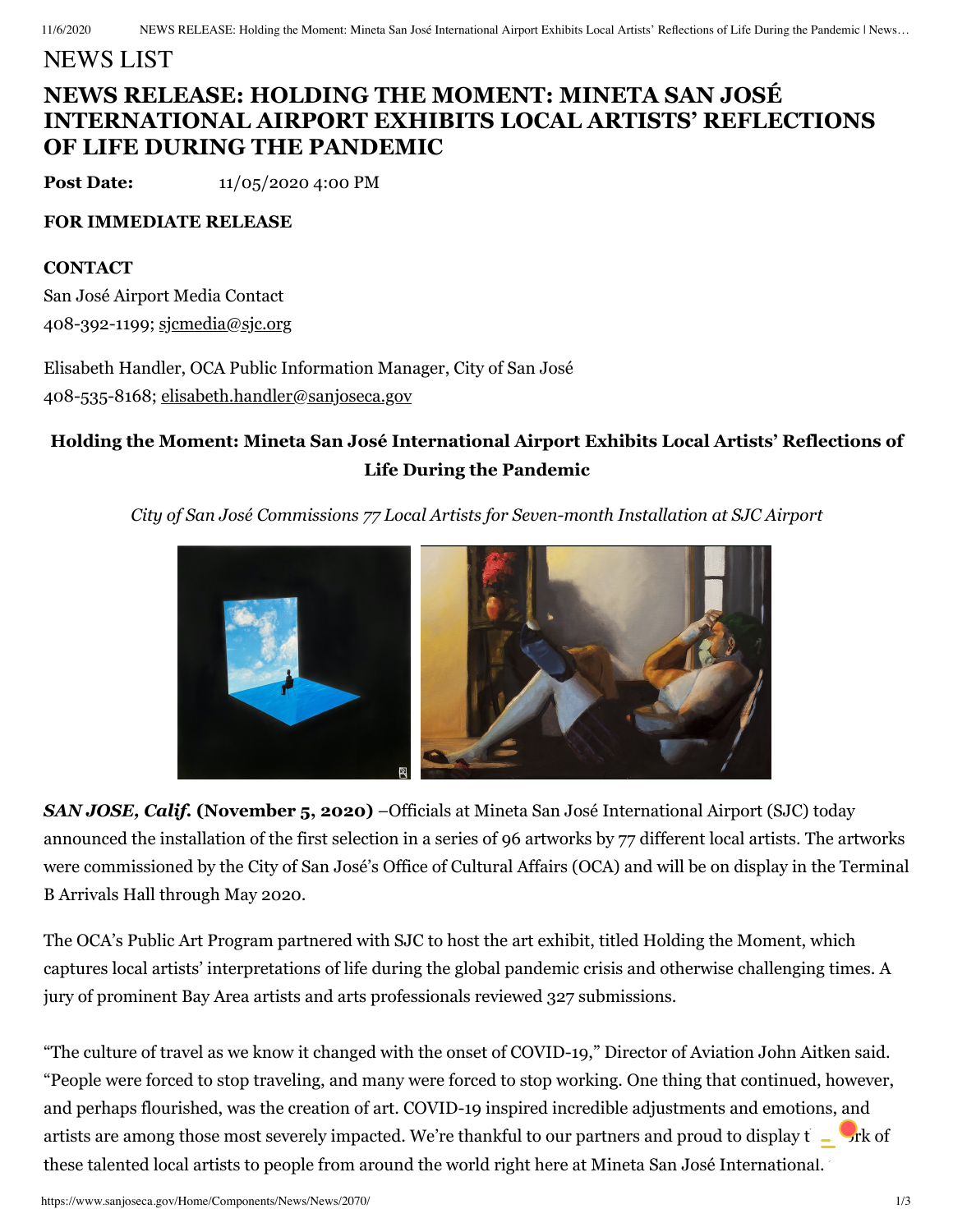Each selected artwork was awarded a \$2,500 prize to provide economic support to the artists. From November 2020 through May 2021, the 96 artworks, grouped into six parts, will each be displayed for five weeks in the Terminal B Arrivals Hall, next to baggage claim.

"This public art project provides a critical opportunity to local artists at a time when they need it most," Public Art Director Michael Ogilvie mentions. "There is a preciousness to the moment - even in dire times such as now - that our artists remind us to empathize and hold onto, for in appreciation of this moment there is hope and where there is hope there can be recovery."

View the artwork displayed from [November](https://www.sanjoseca.gov/home/showdocument?id=66197) 1 – December 5, 2020 here.

You can also take a virtual tour of the entire [collection](https://www.sanjoseca.gov/your-government/departments-offices/cultural-affairs/public-art/holding-the-moment) on the OCA website. Also virtually throughout the sevenmonth exhibit, OCA will post the artworks on Instagram (@sjculture) and Facebook (@sanjoseculture) alongside statements from the artists, themselves. Follow and share on Social Media at #HoldingTheMomentSJ.

If planning to see the artwork in-person, please note that SJC requires face masks throughout the Airport and reminds travelers to maintain six-foot social distancing practices.

For SJC parking information, you can visit their website [www.flysanjose.com/parking.](https://www.flysanjose.com/parking)

For more information about SJC's health and safety measures, visit [www.flysanjose.com/coronavirus](https://www.flysanjose.com/coronavirus).

### **About the City of San José**

With more than one million residents, San José is one of the most diverse large cities in the United States and is Northern California's largest city and the 10th largest city in the nation. San José's transformation into a global innovation center has resulted in one of the largest concentrations of technology companies and expertise in the world. In 2011, the City adopted Envision San José 2040, a long-term growth plan that sets forth a vision and a *comprehensive road map to guide the City's anticipated growth through the year 2040.*

### **SJC: Transforming How Silicon Valley Travels**

*Mineta San José International Airport (SJC) is Silicon Valley's airport, a self*-*supporting enterprise owned and* operated by the City of San Jose. The airport, now in its 71st year, served nearly 15.7 million passengers in 2019, *with nonstop service across North America and to Europe and Asia. SJC was America's fastest*-*growing major airport the past four years, based on percentage increase in passengers served. For more airport information, visit [https://www.flysanjose.com.](https://www.flysanjose.com/)*

### **About the City of San José Office of Cultural Affairs**

The City of San José recognizes that the arts and culture are essential elements in the character and quality of life in a vibrant community and seeks to ensure that San José is an effective hub of a wide array of  $a^{++}$ *cultural opportunities throughout Silicon Valley. The Of ice of Cultural Af airs, a division of Economic*